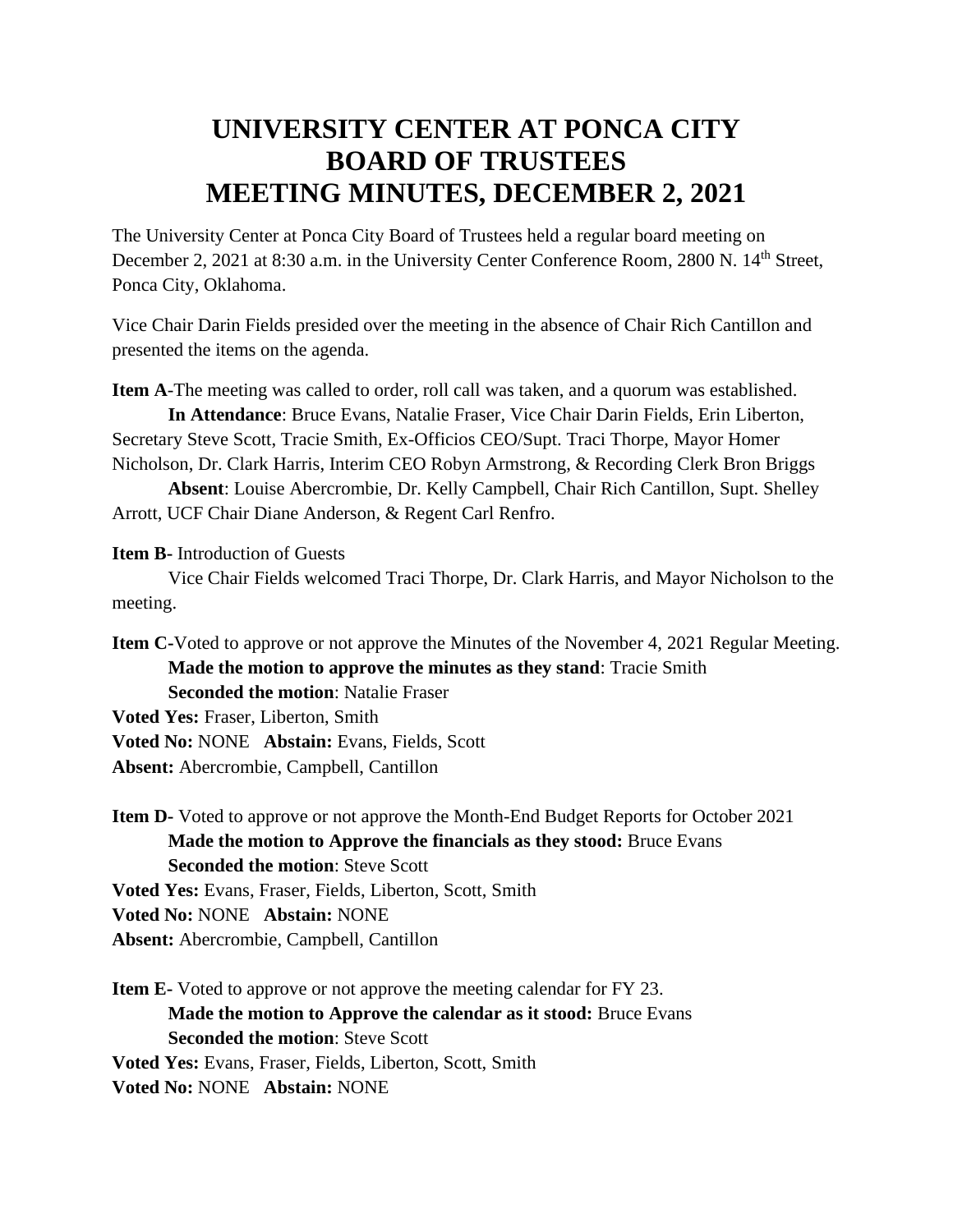## **Absent:** Abercrombie, Campbell, Cantillon

**Item F-** Interim CEO Robyn Armstrong presented the UC Foundation Report.

- **Building and Projects Update-** American Roofing has been putting on the new roof this week. They had the best quote. The UCF would like for the space to be marketable. All other projects are on hold due to pending supply issues.
- **Fundraiser-** The annual fund drive is underway. Fund drive assists with scholarships each semester for our students. This year donors will be able to give online, or give recurring monthly payments. Our website is www.ucpcgiving.com I would encourage each of our board members to contribute on our social media fundraiser and our mail out campaign.

**Item G-** Interim UC CEO Robyn Armstrong gave the Administrative Report.

- **Spring Enrollment-** Enrollment is underway. Currently we have met with over 80 students who have committed to Spring classes. Letters have also been mailed to Concurrent students' parents of Jr's & Sr's attending Newkirk and Po-Hi.
- **3D Printing Course -** Blake had another 3D printing course. Attendance is not good. We may look into doing one on one, or offering different prices for print jobs. As walk in vs print classes. Blake resigning to look for another position.
- **OSRHE 2021 Virtual Campus Safety and Security Summit-** Attended in November. Very informative and enjoyed the learning experience
- **NWOSU Graduation-** The ceremony is Dec  $5<sup>th</sup>$ . 5 students from PC graduating this December. 2 students with a Master in Education-Both Ed Leadership, 1 student with Master in Counseling-Psychology, 1 Bachelor in BS Admin, & 1 Bachelor of Arts in Gen Studies
- **PC Monthly-** I met with Chelsea McConnell-past Main Street Director. She is now working for Kelsey Wagner at My Media Matters. Chelsea will write the article up to 1000 words. Kelsey is offering this free of charge so we will have a presence in the community through PC Monthly. I gave her the names of Trustees, UCF members. Mission and Vision statement. Degree programs offered. Quotes from BSN students, and pictures. How taking courses at the UC impacts the students, our community, and grows workforce in PC. Convenience of a smaller campus. I think this will be well written and accepted by all members.
- **VisitPoncaCity.com -** The UC is the featured sponsor this month. If you want to check out their website you will see us highlighted. Another presence in PC!

**Item H-** The discussion of new business.

There was no new business discussed at the meeting.

**Item I-** Comments from the public.

There were no comments from the public.

**Item J-** Additional comments and discussions made by the UC Chair and Board Members.